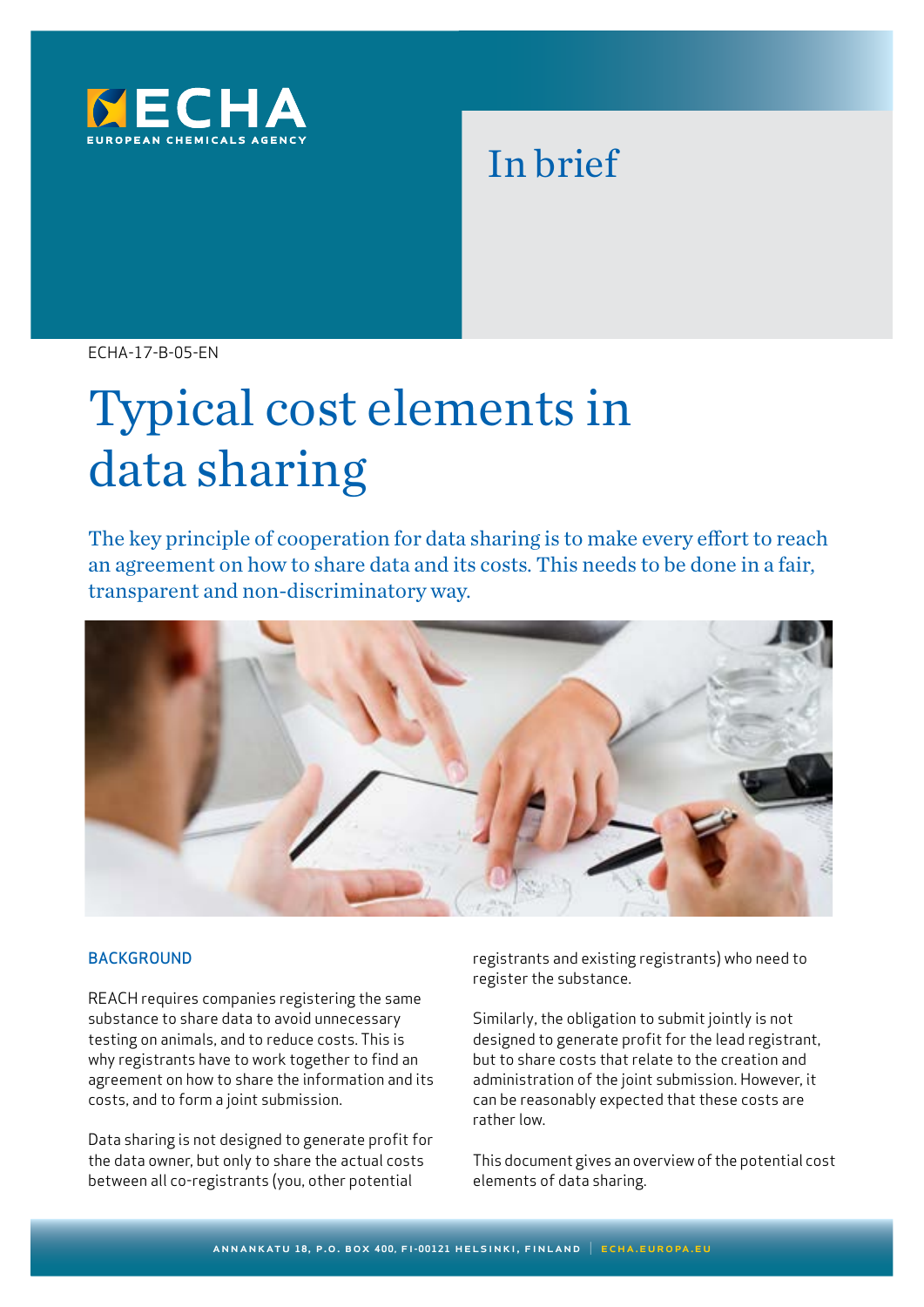# GENERAL PRINCIPLES

You and your (potential) co-registrants need to make every effort to reach a fair, transparent and nondiscriminatory agreement. This is regardless of whether you share data or seek access to the joint submission.

#### Cost breakdown

You have the right to receive a cost breakdown ('itemisation') that lists and justifies all costs, so that you are able to determine to which extent they relate to your information requirements.

| <b>Example of a cost breakdown</b> |                             |                                |                 |                 |
|------------------------------------|-----------------------------|--------------------------------|-----------------|-----------------|
| Cost<br>item                       | Relevant<br>tonnage<br>band | Study<br>cost if<br>applicable | Admin.<br>costs | Justification   |
| Study 1                            | $1 - 10t/y$                 | £1000                          | € 70            | Justification 1 |
| Study 2                            | $1 - 10t/y$                 | £2000                          | € 60            | lustification 2 |
| Study 3                            | $1 - 100$ t/y               | £ 3000                         | € 130           | Justification 3 |
| Token                              | n/a                         | n/a                            | € 150           | Justification 4 |
| <b>SIEF</b><br>commu-<br>nication  | $1 - 10t/v$                 | n/a                            | € 1 000         | Justification 5 |
| Etc.                               |                             |                                |                 |                 |

# Future costs

Costs may also arise in the future. There could be new data available that you want to include in the joint dossier, or you may be asked for data following substance evaluation. While you might not know the actual sums involved, you still have to agree on a mechanism that allows you to share these costs in a fair, transparent and non-discriminatory way.

# DATA AND ADMINISTRATIVE COSTS

The costs of registration normally consist of data and administrative costs. While it is not always possible to precisely divide between data and administrative costs, this document gives advice on the distinction. Annex III to the Guidance on data sharing also gives examples of data and administrative costs.

# Data costs

Each individual data item comes with a price (endpoint-by-endpoint). This price can include the costs for performing a test, for buying access to required data or fulfilling the information requirement with a non-testing method. The basis for the calculation of data costs is the actual cost of performing a test or conducting scientific work to fulfil an information requirement for REACH registration.

Study costs can be determined using either of the following methods:

» Historical costs: the actual costs to perform the test usually with an invoice from the laboratory. Conducting expert work to fulfil an information requirement usually also comes with an invoice; or

» Replacement costs: estimated costs for performing a study that can be used, for example, when there are no invoices for a study, when a study has been performed in-house or when the scope of an existing study goes beyond the regulatory requirements.

Both approaches are equally valid; you are free to agree on the appropriate basis for your cost calculation.

# Administrative costs

There are two types of administrative costs:

# 1. Costs related to data

Parts of the administrative costs are data-specific. For example, costs to conduct a literature search or to develop the reasoning for a data waiver relate to an endpoint and not to the entire dossier. Another example is the administrative costs for dealing with a laboratory to perform a test.

# 2. General administrative costs

Parts of the administrative costs are not specific to an information requirement. For example, the costs related to managing the substance information exchange forum (SIEF) or the joint submission, or for communication within the SIEF apply to all members equally.

REACH allows data sharing for individual studies: you only need to pay for costs relating to the data you need. This also means that if you negotiate access to individual studies, you only need to pay your share of the general administrative costs.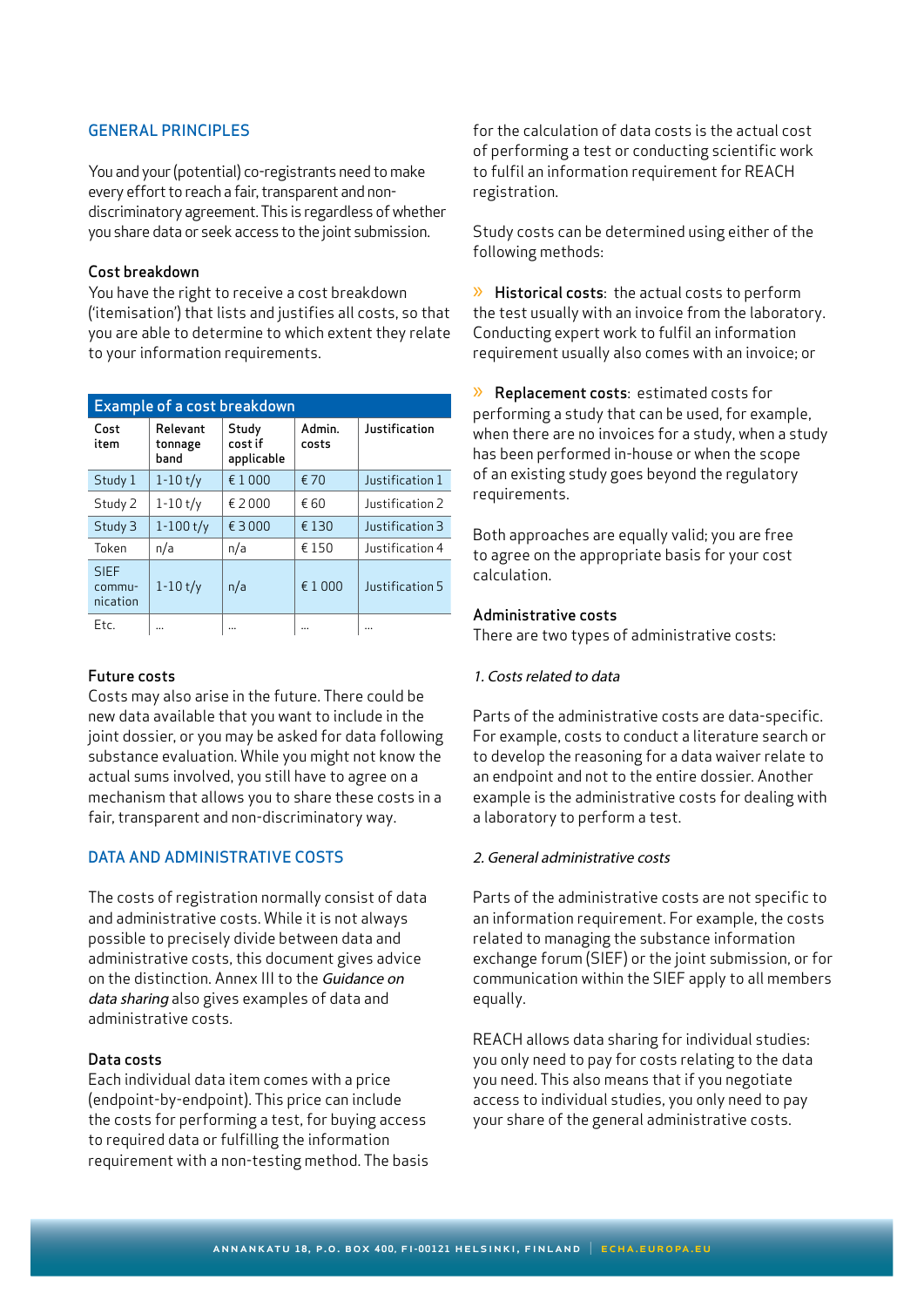# CALCULATION METHODS AND COST FACTORS

#### Reimbursement scheme

Your individual proportion of the costs depends on how many co-registrants share the data. It makes a significant difference if the costs are shared between 2 or 200 registrants.

A reimbursement scheme is mandatory and will make sure that the costs are equally shared. Each time a new potential registrant buys access to the data, the overall costs for each co-registrant will reduce. When and how frequently the price is recalculated needs to be agreed. You can check the current number of co-registrants on ECHA's website (and once you register you can monitor it in REACH- $|T|$ .

As different data-sharing requests will cover different endpoints, an objective reimbursement mechanism will need to take into account many different situations.

You may also decide unanimously not to have a refund mechanism but instead agree to decrease the compensation to the data owner upfront – with the expectation that more registrants will be sharing the cost. But, bear in mind, that any newcomer has the right to request a reimbursement mechanism. If you decide to waive the reimbursement mechanism, make sure you have good arguments to also convince potential newcomers.

#### Access to data or right to use data

Different rights on the use of data can be agreed between registrants. These include, for example:

 $\lambda$  the right to refer to the data for registration purposes, for example, with a letter of access (LoA);

» the right to use the information for other purposes than REACH and also outside the EU;

» co-ownership of the data.

#### Interest and risk premium

You may be asked by the data owner to pay interest or a risk premium.

A risk premium covers the risks taken and investments made by the data owner, for example, for performing a test with an uncertain outcome.



Data owners need to justify why their demands are fair, transparent and non-discriminatory. There is no situation that explicitly requires the application of interests or a risk premium.

You may challenge the collection of interest or a risk premium as such, as well as the rate applied by the data owner.

REACH does not require you to cover the financial implications of requirements related to previous registration deadlines which were not applicable to you. You have the right to ask for objective criteria justifying the interest rate or the risk premium.

#### Annual price increases

Make sure that you are not requested to pay for an increase of the price just because you register later than your co-registrants. Such increases sometimes called 'latecomer's penalties' or 'early bird incentives' - are not allowed.

#### Inflation

You may be asked by the data owner to pay inflation to individual cost items or an average inflation to the overall costs, especially when significant time has passed since the costs were incurred.

However, there is no situation that explicitly requires the application of inflation. Data owners need to justify why their demands are fair, transparent and non-discriminatory.

You may challenge both the collection as well as the rate of inflation applied by the data owner.